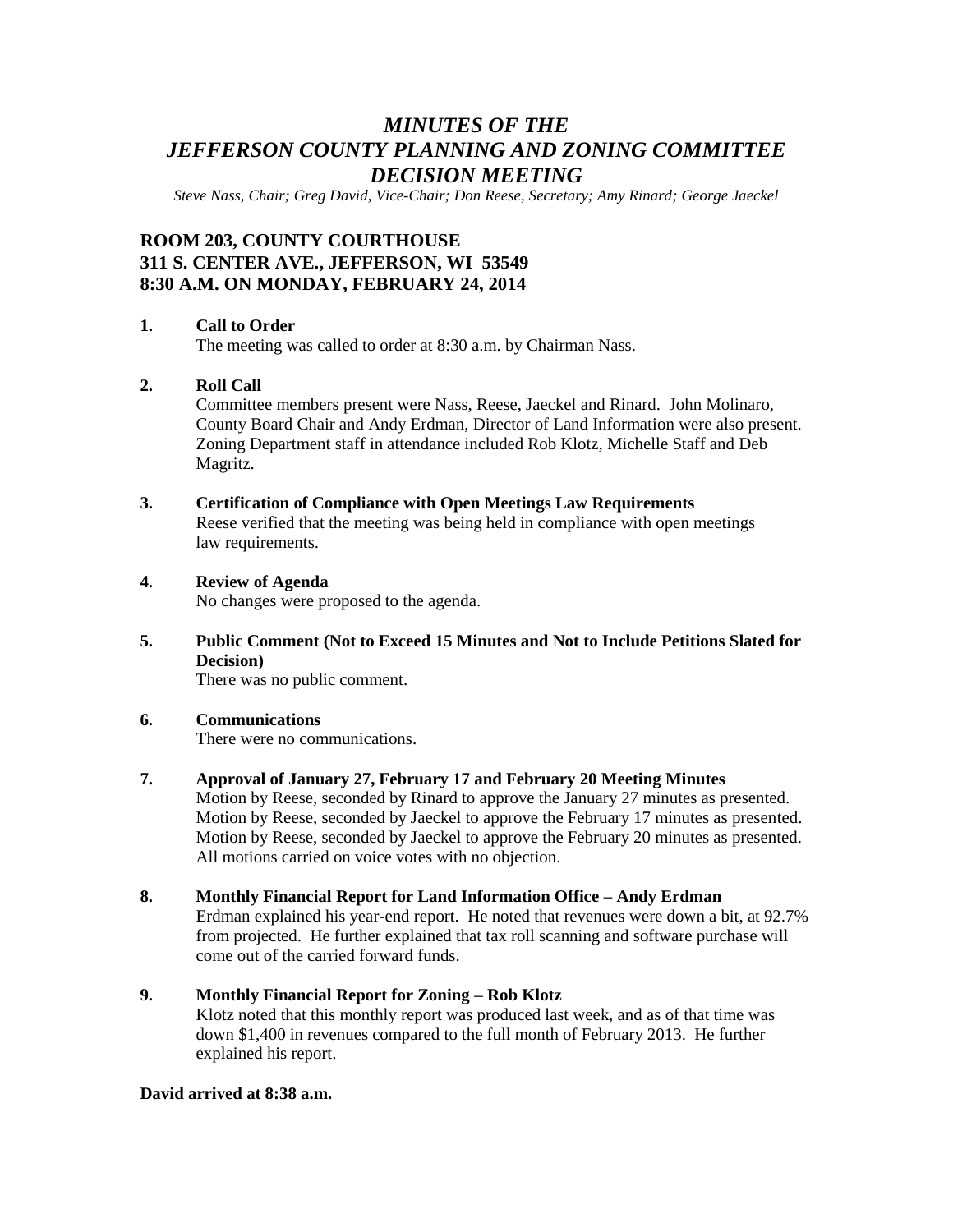## **10. Floodplain Risk Mapping**

Klotz explained the handouts and noted that new map products are available at no cost.

**11. Input on Request by Administration and Rules Committee to Move Planning and Zoning Committee Report and Ordinance on County Board Agendas** Molinaro explained the plan to move Zoning reports to an alphabetical spot in the County Board agenda. The Committee did not object.

## *PLEASE SEE INDIVIDUAL FILES FOR A COMPLETE RECORD OF THE FOLLOWING DECISIONS.*

**12. Decisions on Petitions Presented in Public Hearing on February 20: APPROVE WITH CONDITIONS** R3701A-14 – Russell Bienfang/Donald Bienfang Property, **N5775 Ziebell Road,** Town of Aztalan on a motion by Reese, seconded by Jaeckel. Motion carried on a voice vote with no objection.

**APPROVE WITH CONDITIONS** R3702A-14 – Russell Bienfang/Donald Bienfang Property, **Zimmerman Lane,** Town of Aztalan on a motion by Nass, seconded by Reese. Motion carried on a voice vote with no objection.

**APPROVE WITH CONDITIONS** R3703A-14 – Bark River Campground and Resort, Inc., **W2340 Hanson Road,** Town of Sullivan on a motion by Reese, seconded by Jaeckel. Motion carried on a voice vote with no objection.

**APPROVE WITH CONDITIONS** CU1769-14 – Brian & Bonnie Pernat, **W1194 Marietta Avenue,** Town of Ixonia on a motion by Reese, seconded by Jaeckel. Motion carried on a voice vote with no objection.

**APPROVE WITH CONDITIONS** CU1773-14 – David Raymond, **N715 Old 26 Road,**  Town of Koshkonong on a motion by Nass, seconded by Jaeckel. Motion carried on a voice vote with no objection.

**APPROVE WITH CONDITIONS** R3704T-14 – Jefferson County *Add 11.05(a)7. Revocation of Conditional Use Permits* on a motion by Nass, seconded by Reese. Motion carried on a voice vote with no objection.

**APPROVE WITH CONDITIONS** R3705T-14 – Jefferson County *Repeal and recreate 11.05(h) Mobile Tower Siting* on a motion by Jaeckel, seconded by Nass. Motion carried on a voice vote with no objection.

**APPROVE WITH CONDITIONS** R3706T-14 – Jefferson County *Modify 11.09 Non-Conforming Uses, Structures and Lots* on a motion by Reese, seconded by Nass. Motion carried on a voice vote with no objection.

**APPROVE WITH CONDITIONS** R3707T-14 – Jefferson County *Add/modify Adaptive Reuse of Barns – 11.02 and11.04(f)5, 7* on a motion by Reese, seconded by Jaeckel. Motion carried on a voice vote with no objection.

## **13. WCCA Convention on April 3 and 4, 2014 in Mosinee**

Klotz explained. The Committee had already received registration materials.

## **14. Future Agenda Items**

Discussion regarding who should be provided updated ordinance copies.

## **15. Upcoming Meeting Dates**

March 17, 8:00 a.m. – Site Inspections Beginning in Courthouse Room 203 **– Jaeckel will be absent**

March 20, 7:00 p.m. – Public Hearing in Courthouse Room 205 **– Nass will be absent**